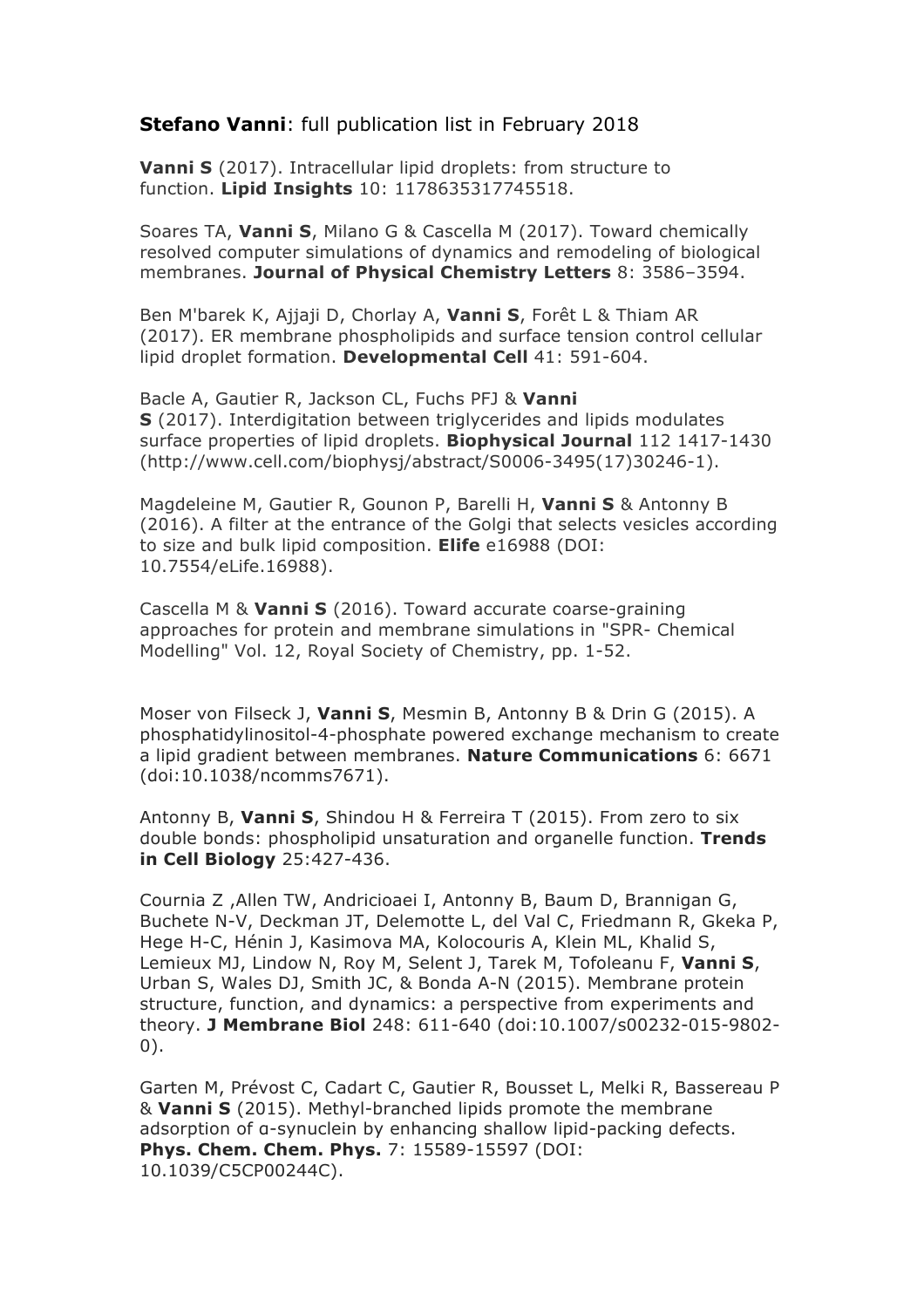Moser von Filseck J, Copic A, Delfosse V, **Vanni S**, Jackson CL, Bourguet W & Drin G (2015). Phosphatidylserine transport by ORP/Osh proteins is driven by phosphatidylinositol 4-phosphate. **Science** 349, 432-436 (DOI: 10.1126/science.aab1346).

**Vanni S**, Hirose H, Barelli H, Antonny B & Gautier R (2014). A subnanometre view of how membrane curvature and composition modulate lipid packing and protein recruitment. **Nature Communications** 5: 4916 (doi:10.1038/ncomms5916).

Campomanes P, Neri M, Horta BAC, Röhrig UF, **Vanni S**, Tavernelli I & Ursula Rothlisberger U (2014). Origin of the spectral shifts among the early intermediates of the Rhodopsin photo cycle. **J. Am. Chem. Soc.** 136: 3842–3851 (DOI: 10.1021/ja411303v).

Pinot M, **Vanni S**, Pagnotta S, Lacas-Gervais S, Payet L-A, Ferreira T, Gautier R, Goud B, Antonny B & Barelli H (2014). **Science** 345: 693-697 (DOI: 10.1126/science.1255288).

**Vanni S**, Vamparys L, Gautier R, Drin G, Etchebest C, Fuchs PFJ & Bruno Antonny B (2013). Amphipathic lipid packing sensor motifs: probing bilayer defects with hydrophobic residues. **Biophysical Journal** 104: 575-584 (http://dx.doi.org/10.1016/j.bpj.2012.11.3837).

Vamparys L, Gautier R, **Vanni S**, Bennett WFD, Tieleman DP, Antonny B, Etchebest C & Fuchs PFL (2013). **Biophysical Journal** 104: 585-593 (http://dx.doi.org/10.1016/j.bpj.2012.11.3836).

**Vanni S** & Rothlisberger U (2012). A closer look into G protein coupled receptor activation: X-Ray crystallography and long-scale molecular dynamics simulations. **Current Medicinal Chemistry** 19: 1135-1145.

Annibale P, **Vanni S**, Scarselli M, Rothlisberger U & Radenovic A (2011). Identification of clustering artifacts in photoactivated localisation microscopy. **Nature Methods** 8: 527-528 (doi:10.1038/nmeth.1627). Curchod BFE, Campomanes P; Laktionov A, Neri M, Penfold TJ, **Vanni S**, Tavernelli I & Rothlisberger U (2011). Mechanical (QM/MM) simulations of adiabatic and nonadiabatic ultrafast phenomena. **Chimia** 65: 330-333.

**Vanni S**, Neri M, Tavernelli I, Rothlisberger U (2011). Predicting novel binding modes of agonists to β adrenergic receptors using all-atom molecular dynamics simulations. **PLoS Comput Biol** 7: e1001053 (doi:10.1371/journal.pcbi.1001053).

Brunk E, Negar A, Prashanth A, Campomanes P, de Carvalho FF, Curchod BFE Basile, Polydefkis D, Doemer M, Garrec J, Laktionov A, Micciarelli M, Neri M, Palermo G, Penfold TJ, **Vanni S**, Tavernelli I & Rothlisberger U (2011). Pushing the frontiers of first-principles based computer simulations of chemical and biological systems. **Chimia** 65: 667-671.

Annibale P, **Vanni S**, Scarselli M , Rothlisberger U & Radenovic A (2011).